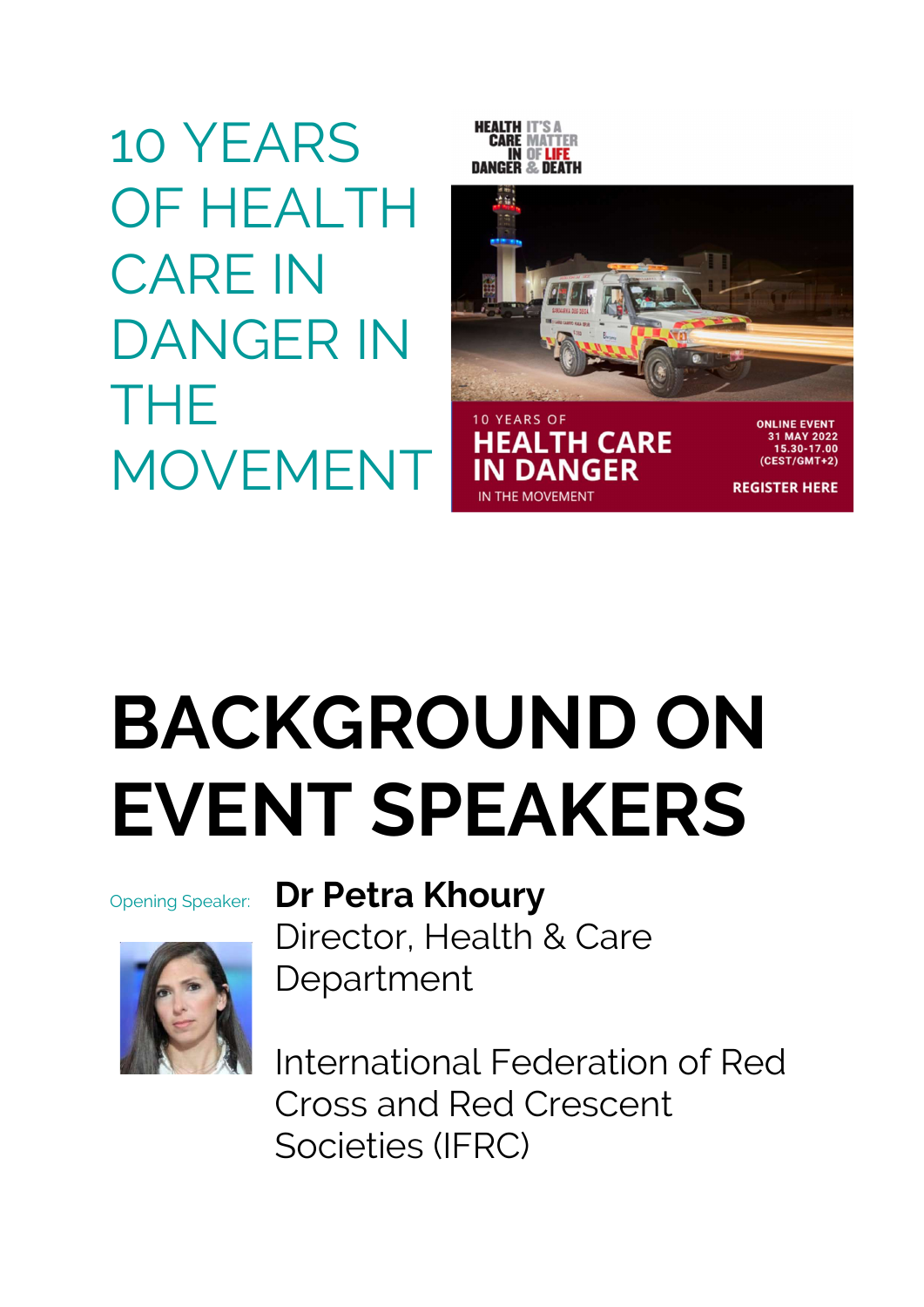Dr Petra Khoury, who is a national of both Lebanon and the United States, brings significant professional experience from both countries. Most recently, she led the national COVID-19 response and vaccination plan in Lebanon and was appointed as the Chair of the national COVID-19 Vaccination Executive Committee. In this capacity, she developed and executed the operational response and vaccination plan and became the nation's scientific spokesperson on COVID-19 related matters, serving as the Public Health Advisor to the Prime Minister of Lebanon.

Prior to her leadership role in the national COVID-19 response in Lebanon, Petra served as Executive Administrator at the Medical Centre on Re-engineering the Delivery of Healthcare at the American University of Beirut Medical Centre (AUBMC), where she assisted the Director of the centre in programme management and evaluation. She was subsequently appointed as Chief Quality and Compliance Officer and joined the Executive Leadership Team at AUBMC. In this role, she had oversight over quality, safety, risk management, medico-legal, Joint Commission accreditations and regulatory compliance.

Petra holds a doctorate degree in Pharmacy from Lebanese American University in Lebanon. She trained at Massachusetts General Hospital (MGH)-Harvard University in Boston, Massachusetts U.S.A, and specialized in infectious diseases. She also earned a Post-graduate certificate in Quality, Safety, Leadership and Informatics from Harvard Medical School. She is fluent in Arabic, English and French.



Moderator: Kaja Sannerud Andersen Senior Advisor Protection & **Policy** 

# Norwegian Red Cross

Kaja Sannerud Andersen has been working for more than 10 year with the Norwegian Red Cross (NorCross). She has a broad experience from humanitarian and advocacy work, with particular attention to Protection concerns. She also has operational experience from East Africa, serving as NorCross' Country Manager for Kenya, Rwanda and Burundi and Protection focal point for the broader region. She currently leads the HCiD initiative in NorCross and she is based in Oslo.

Websites/links: (1) Kaja Sannerud Andersen | LinkedIn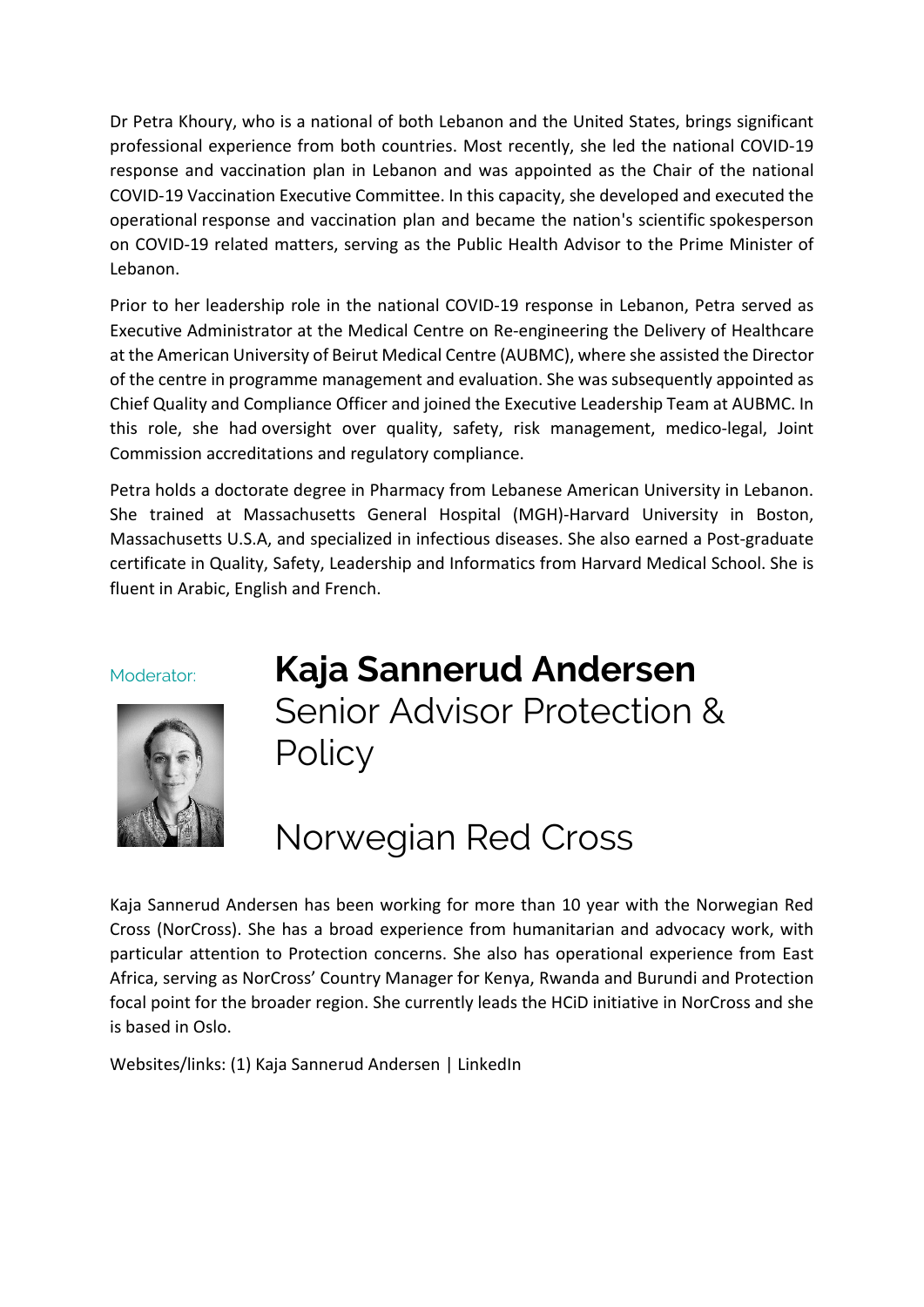

## Panelist: **Abdulkadir Ibrahim Haji "Afi"** Director of Organizational Development & Communication

## Somali Red Crescent Society

Abdulkadir is the Director of Organisational Development and Communication as well as HCiD Focal Person. He joined the Somali Red Crescent as a volunteer in July, 1992 and later became a member of the staff holding various positions over the years. He has been an active member of the HCiD Movement Reference Group since 2011 and supported in drafting HCiD documents, key messages and tools for HCiD communication campaign.



## Panelist: **Dr Juvenal Francisco Moreno** Carillo, General Director

## Colombian Red Cross

Medical Surgeon, specialized in Hospital Management and Auditing, and trainings in health and emergency response. More than 35 years of experience in Public Health, and more than 20 years in the Colombian Red Cross, first as Health National Director and since 2018, as General Director. Has been part of the Movement Reference Group of Health Care in Danger for many years and has promoted the HCiD Platform in Colombia.



Panelist: **Dr Manir H. Jega** Coordinator, Health & Care

Nigerian Red Cross Society

Manir H Jega is a Medical Doctor and a Public Health Specialist with over 15 years of experience working in both Public and Development sectors. He has extensive experience in